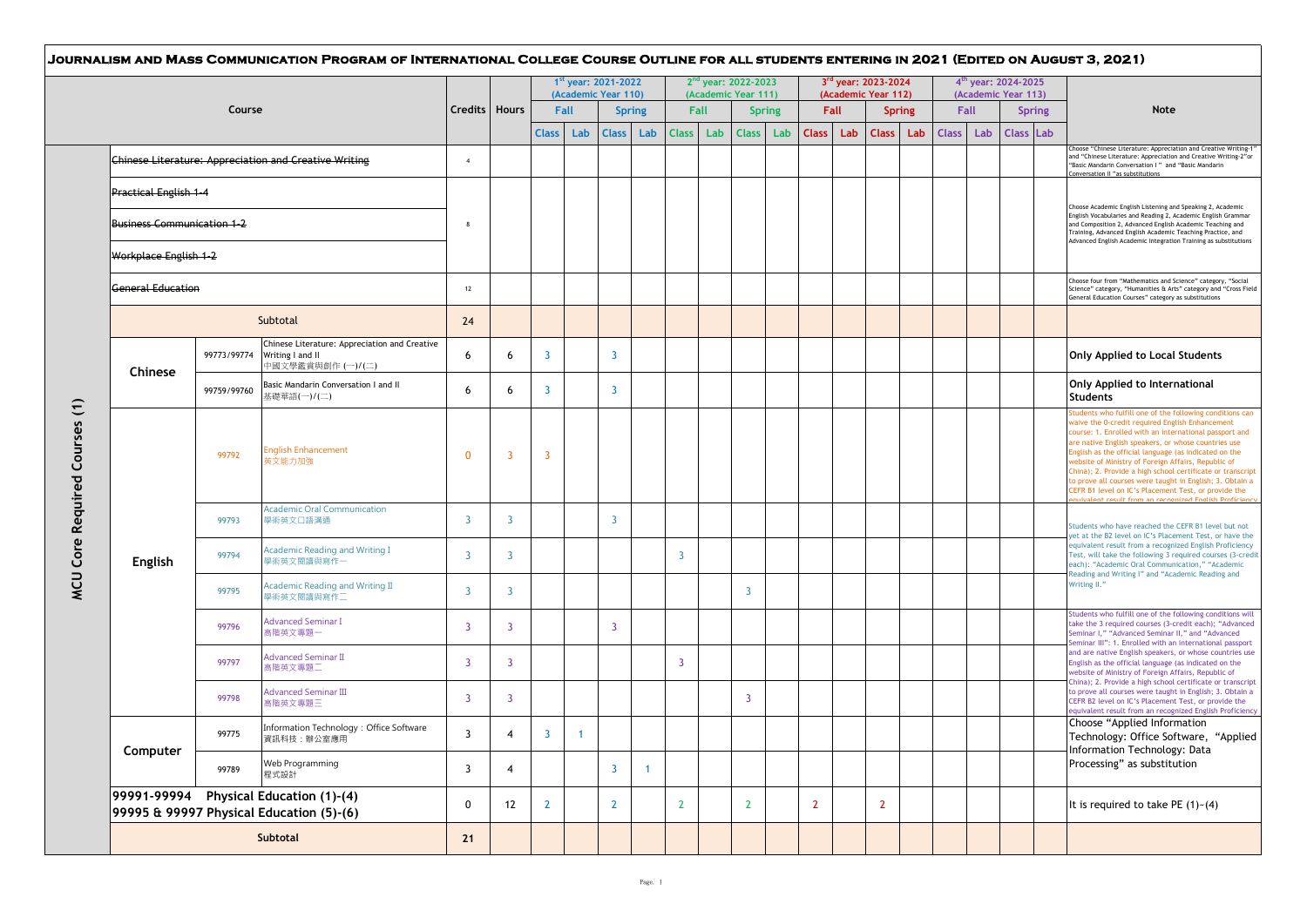|                    |              |                                                            |                         |                         |                |                | 1st year: 2021-2022<br>(Academic Year 110) |                      |                |              | 2 <sup>nd</sup> year: 2022-2023<br>(Academic Year 111) |               |              |      | 3rd year: 2023-2024<br>(Academic Year 112) |     |              |      | 4 <sup>th</sup> year: 2024-2025<br>(Academic Year 113) |               |                                                                       |
|--------------------|--------------|------------------------------------------------------------|-------------------------|-------------------------|----------------|----------------|--------------------------------------------|----------------------|----------------|--------------|--------------------------------------------------------|---------------|--------------|------|--------------------------------------------|-----|--------------|------|--------------------------------------------------------|---------------|-----------------------------------------------------------------------|
|                    | Course       |                                                            | Credits   Hours         |                         | Fall           |                |                                            | <b>Spring</b>        |                | Fall         |                                                        | <b>Spring</b> |              | Fall | <b>Spring</b>                              |     |              | Fall |                                                        | <b>Spring</b> | <b>Note</b>                                                           |
|                    |              |                                                            |                         |                         | <b>Class</b>   | Lab            | <b>Class</b>                               | Lab                  | <b>Class</b>   | Lab          | <b>Class</b>                                           | Lab           | <b>Class</b> | Lab  | <b>Class</b>                               | Lab | <b>Class</b> | Lab  | <b>Class</b> Lab                                       |               |                                                                       |
|                    | 99614        | Psychology 心理學                                             | 3                       | $\overline{3}$          | $\overline{3}$ |                |                                            |                      |                |              |                                                        |               |              |      |                                            |     |              |      |                                                        |               |                                                                       |
|                    | 99615        | Sociology 社會學                                              | 3                       | $\overline{3}$          |                |                | $\overline{3}$                             |                      |                |              |                                                        |               |              |      |                                            |     |              |      |                                                        |               |                                                                       |
| <b>Social</b>      | 99203        | Economics 經濟學                                              | 6                       | 8                       | $\overline{3}$ | $\mathbf{1}$   | $\overline{3}$                             | $\mathbf{1}$         |                |              |                                                        |               |              |      |                                            |     |              |      |                                                        |               | Choose at least ONE course from                                       |
| Science            | 99621        | Politics 政治學                                               | 3                       | $\overline{3}$          |                |                | $\mathbf{3}$                               |                      |                |              |                                                        |               |              |      |                                            |     |              |      |                                                        |               | "Social Science" category                                             |
| (社會科學類)            | 99405        | Management 管理學                                             | $\overline{3}$          | $\overline{3}$          |                |                | $\overline{3}$                             |                      |                |              |                                                        |               |              |      |                                            |     |              |      |                                                        |               |                                                                       |
|                    | 99235        | Introduction to Law 法律概論                                   | 3                       | $\overline{3}$          |                |                |                                            |                      |                |              | 3                                                      |               |              |      |                                            |     |              |      |                                                        |               |                                                                       |
|                    | 99769        | Special Topics on Social Science 社會科學專題                    | $\overline{\mathbf{3}}$ | $\overline{3}$          |                |                |                                            |                      |                |              | 3                                                      |               |              |      |                                            |     |              |      |                                                        |               |                                                                       |
|                    | 99790        | Biology 生物學                                                | 3                       | $\overline{3}$          | $\overline{3}$ |                |                                            |                      |                |              |                                                        |               |              |      |                                            |     |              |      |                                                        |               |                                                                       |
|                    | MC004        | Physics 物理學                                                | $\overline{3}$          | $\overline{3}$          | $\overline{3}$ |                |                                            |                      |                |              |                                                        |               |              |      |                                            |     |              |      |                                                        |               |                                                                       |
|                    | MC005        | Chemistry 化學                                               | 3                       | $\overline{3}$          |                |                | $\overline{3}$                             |                      |                |              |                                                        |               |              |      |                                            |     |              |      |                                                        |               | Choose at least ONE course from<br>"Mathematics and Science" category |
|                    | 99426        | Accounting 會計學                                             | 6                       | 10                      | $\overline{3}$ | $\overline{2}$ | $\overline{3}$                             | $\overline{2}$       |                |              |                                                        |               |              |      |                                            |     |              |      |                                                        |               |                                                                       |
| <b>Mathematics</b> | 99201        | Calculus 微積分                                               | 6                       | 8                       | $\overline{3}$ | $\mathbf{1}$   | $\overline{3}$                             | $\blacktriangleleft$ |                |              |                                                        |               |              |      |                                            |     |              |      |                                                        |               |                                                                       |
| and Science        | 99204        | Statistics 統計學                                             | 6                       | 8                       |                |                |                                            |                      | $\overline{3}$ | $\mathbf{1}$ | $\overline{3}$                                         | $\mathbf{1}$  |              |      |                                            |     |              |      |                                                        |               |                                                                       |
| (自然科學類)            | 99778        | Human Evoluation 人類演化論                                     | 3                       | $\overline{3}$          |                |                |                                            |                      | $\overline{3}$ |              |                                                        |               |              |      |                                            |     |              |      |                                                        |               |                                                                       |
|                    | 99741        | Introduction to Science 科學導論                               | 3                       | $\overline{3}$          |                |                |                                            |                      | $\overline{3}$ |              |                                                        |               |              |      |                                            |     |              |      |                                                        |               |                                                                       |
|                    | 99747        | Studies on Environmental Dynamics 環境議題研究                   | $\overline{3}$          | $\overline{3}$          |                |                |                                            |                      |                |              | $\overline{3}$                                         |               |              |      |                                            |     |              |      |                                                        |               |                                                                       |
|                    | 99763        | Marine Biology 海洋生物學                                       | $\overline{3}$          | $\overline{3}$          |                |                |                                            |                      |                |              | $\overline{3}$                                         |               |              |      |                                            |     |              |      |                                                        |               |                                                                       |
|                    | <b>MC007</b> | Special Topics on Science 自然科學專題                           | $\overline{\mathbf{3}}$ | $\overline{3}$          |                |                |                                            |                      |                |              | 3                                                      |               |              |      |                                            |     |              |      |                                                        |               |                                                                       |
|                    | 99618        | Introduction to Chinese Literature 中國文學概論                  | 3                       | 3                       | 3              |                |                                            |                      |                |              |                                                        |               |              |      |                                            |     |              |      |                                                        |               |                                                                       |
|                    | 99620        | Special Topics on Modern China 現代中國專題                      | $\overline{3}$          | $\overline{3}$          | $\overline{3}$ |                |                                            |                      |                |              |                                                        |               |              |      |                                            |     |              |      |                                                        |               |                                                                       |
|                    | 99772        | Chinese Literature: Appreciation and Creative Writing 文學鑑賞 | 3                       | $\overline{3}$          | $\overline{3}$ |                |                                            |                      |                |              |                                                        |               |              |      |                                            |     |              |      |                                                        |               |                                                                       |
|                    | 99754        | Introduction to Chinese Culture 中國文化概論                     | $\overline{3}$          | $\overline{3}$          | $\overline{3}$ |                |                                            |                      |                |              |                                                        |               |              |      |                                            |     |              |      |                                                        |               |                                                                       |
|                    | 99768        | Readings of Selected Short Stories 短篇小說選讀                  | $\overline{3}$          | $\overline{3}$          |                |                | $\overline{3}$                             |                      |                |              |                                                        |               |              |      |                                            |     |              |      |                                                        |               |                                                                       |
| <b>Humanities</b>  | 99764        | Introduction to Western Literature 西洋文學概論                  | $\overline{\mathbf{3}}$ | $\overline{3}$          | $\overline{3}$ |                |                                            |                      |                |              |                                                        |               |              |      |                                            |     |              |      |                                                        |               | Choose at least ONE course from<br>"Humanities & Arts" category       |
| and Arts           | 99716        | Cross-cultural Communication 跨文化溝通                         | 3                       | 3                       | $\overline{3}$ |                |                                            |                      |                |              |                                                        |               |              |      |                                            |     |              |      |                                                        |               |                                                                       |
| (人文學科)             | MC014        | Special Topics on Art 慈術惠頸                                 | 3                       | $\overline{\mathbf{3}}$ | $\overline{3}$ |                |                                            |                      |                |              |                                                        |               |              |      |                                            |     |              |      |                                                        |               |                                                                       |
|                    | 99751        | Special Topics on Humanity 人文專題                            | $\overline{3}$          | $\overline{3}$          |                |                | $\overline{3}$                             |                      |                |              |                                                        |               |              |      |                                            |     |              |      |                                                        |               |                                                                       |
|                    | MC012        | Chinese History and Culture 歷史文化與社會變遷                      | 3                       | $\overline{3}$          |                |                | $\overline{3}$                             |                      |                |              |                                                        |               |              |      |                                            |     |              |      |                                                        |               |                                                                       |
|                    | 99619        | Introduction to World Literature 世界文學概論                    | 3                       | $\overline{3}$          |                |                | $\overline{3}$                             |                      |                |              |                                                        |               |              |      |                                            |     |              |      |                                                        |               |                                                                       |
|                    | 99711        | Western Art Appreciation 西洋藝術賞析                            | 3                       | $\overline{3}$          |                |                | $\overline{3}$                             |                      |                |              |                                                        |               |              |      |                                            |     |              |      |                                                        |               |                                                                       |
|                    | 99603        | Public Speaking 公共演說                                       | 3                       | $\overline{3}$          |                |                |                                            |                      |                |              | 3                                                      |               |              |      |                                            |     |              |      |                                                        |               |                                                                       |
|                    | 99728        | Leadership 領導與統御                                           | 3                       | $\overline{3}$          |                |                |                                            |                      |                |              | 3                                                      |               |              |      |                                            |     |              |      |                                                        |               |                                                                       |
|                    | 99748        | Practical English Reading 實用英文閱讀                           | 3                       | 3                       |                |                |                                            |                      |                |              | $\overline{3}$                                         |               |              |      |                                            |     |              |      |                                                        |               |                                                                       |
|                    | 99744        | Applied Linguistics 應用語言學                                  | $\overline{3}$          | $\overline{3}$          |                |                |                                            |                      |                |              | $\overline{3}$                                         |               |              |      |                                            |     |              |      |                                                        |               |                                                                       |
|                    | 99743        | Second Language Acquisition 第二語習得                          | 3                       | $\overline{3}$          |                |                |                                            |                      |                |              | $\overline{3}$                                         |               |              |      |                                            |     |              |      |                                                        |               |                                                                       |
|                    | 99753        | Second Foreign Language 第二外國語                              | 3                       | $\overline{3}$          |                |                |                                            |                      |                |              | $\overline{3}$                                         |               |              |      |                                            |     |              |      |                                                        |               |                                                                       |
| <b>Cross Field</b> | 99847/99848  | Second Foreign Language 第二外國語(一)(二)                        | 6                       | 6                       |                |                |                                            |                      | 3              |              | $\overline{3}$                                         |               |              |      |                                            |     |              |      |                                                        |               |                                                                       |
| General            | 99742        | Educational Psychology 教育心理學                               | 3                       | $\overline{3}$          |                |                |                                            |                      |                |              | $\overline{3}$                                         |               |              |      |                                            |     |              |      |                                                        |               | Choose at least ONE courses from                                      |
| <b>Education</b>   | 99740        | Etiquette and Communication 國際禮儀與溝通專題                      | 3                       | $\overline{3}$          |                |                |                                            |                      | $\overline{3}$ |              |                                                        |               |              |      |                                            |     |              |      |                                                        |               | "Cross Field General Education Courses                                |
| (跨領域通識             | 99779        | Special Topics on Globalization 全球化專題                      | $\overline{3}$          | $\overline{3}$          |                |                |                                            |                      |                |              | $\overline{3}$                                         |               |              |      |                                            |     |              |      |                                                        |               |                                                                       |
|                    | 99777        | Special Topics on Asia 亞洲專題                                | 3                       | $\overline{3}$          |                |                |                                            |                      |                |              | $\overline{3}$                                         |               |              |      |                                            |     |              |      |                                                        |               |                                                                       |
| 學科)                | 99746        | Special Topics on International Relations 國際專題             | $\overline{3}$          | $\overline{3}$          |                |                |                                            |                      |                |              | $\overline{3}$                                         |               |              |      |                                            |     |              |      |                                                        |               |                                                                       |
|                    | 99749        | Special Topics on Cross-strait 兩岸專題                        | 3                       | $\overline{3}$          |                |                |                                            |                      |                |              | -3                                                     |               |              |      |                                            |     |              |      |                                                        |               |                                                                       |
|                    | 99745        | Special Topics on Negotiation 談判專題                         | 3                       | 3                       |                |                |                                            |                      |                |              | $\overline{3}$                                         |               |              |      |                                            |     |              |      |                                                        |               |                                                                       |
|                    | IC001        | The Economics of Environmental Pollution 環保經濟              | 3                       | $\overline{3}$          |                |                |                                            |                      |                |              | $\overline{3}$                                         |               |              |      |                                            |     |              |      |                                                        |               |                                                                       |
|                    | 99791        | iritical Literacy 批判識讀                                     | 3                       | 3                       |                |                |                                            |                      |                |              | $\overline{3}$                                         |               |              |      |                                            |     |              |      |                                                        |               |                                                                       |
|                    | 99761/99762  | Intermediate Mandarin Conversation   & II 中級華語(一)(二)       | 6                       | 6                       |                |                |                                            |                      | $\overline{3}$ |              | $\overline{3}$                                         |               |              |      |                                            |     |              |      |                                                        |               | Only Applied to International Students                                |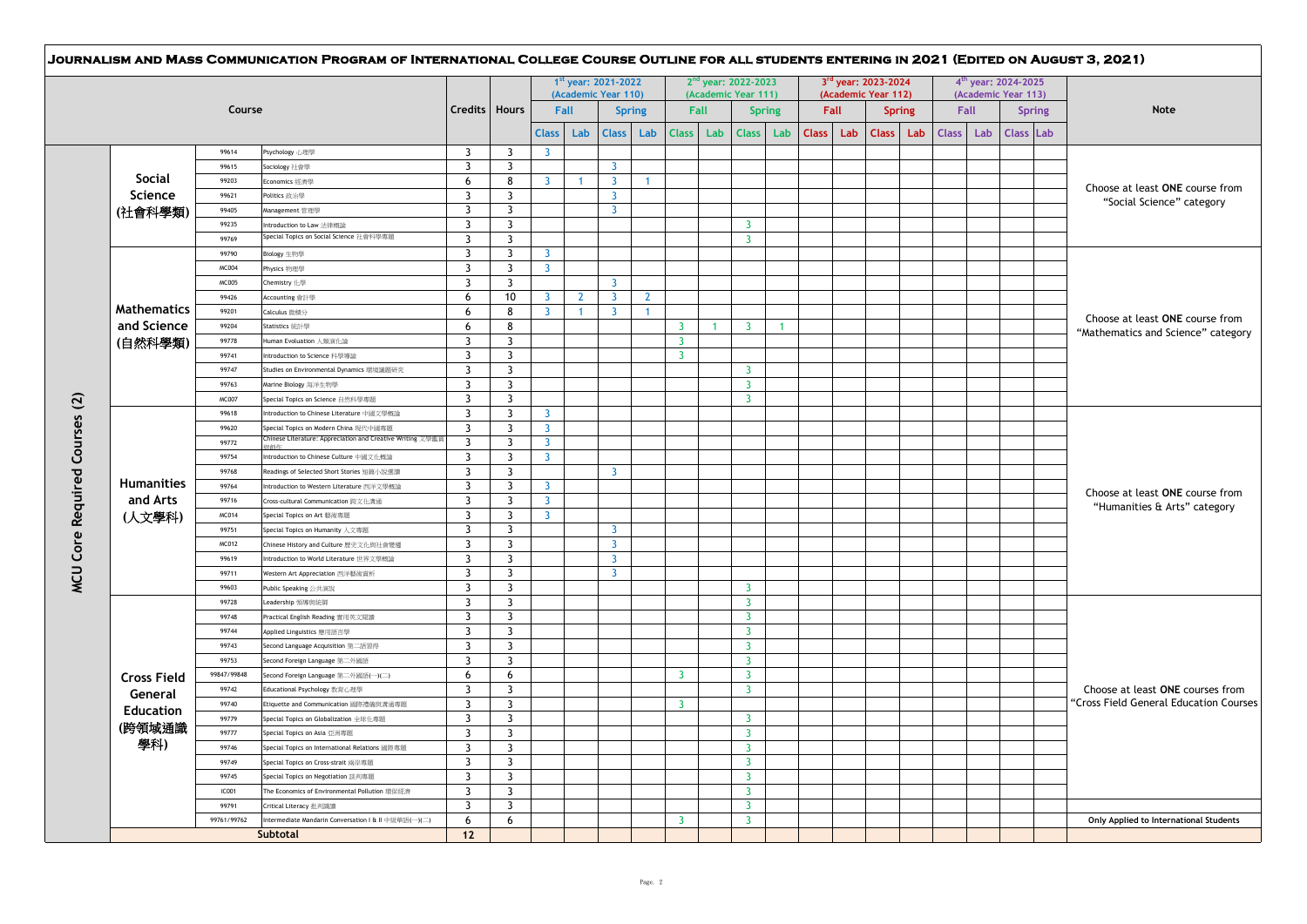|  |              |                                                                                     |                         |                         |                         | $1st$ year: 2021-2022<br>(Academic Year 110) |                         |                      |                         |             | 2 <sup>nd</sup> year: 2022-2023<br>(Academic Year 111) |                         |             | 3rd year: 2023-2024<br>(Academic Year 112) |                      |                         |                   | $4^{th}$ year: 2024-2025<br>(Academic Year 113) |               |                                                                             |  |
|--|--------------|-------------------------------------------------------------------------------------|-------------------------|-------------------------|-------------------------|----------------------------------------------|-------------------------|----------------------|-------------------------|-------------|--------------------------------------------------------|-------------------------|-------------|--------------------------------------------|----------------------|-------------------------|-------------------|-------------------------------------------------|---------------|-----------------------------------------------------------------------------|--|
|  |              | Course                                                                              |                         | Credits   Hours         | <b>Class</b>            | Fall<br>Lab                                  | <b>Class</b>            | <b>Spring</b><br>Lab | <b>Class</b>            | Fall<br>Lab | <b>Spring</b><br>Class Lab                             | <b>Class</b>            | Fall<br>Lab | <b>Class</b>                               | <b>Spring</b><br>Lab |                         | Fall<br>Class Lab | Class Lab                                       | <b>Spring</b> | Note                                                                        |  |
|  |              | 27111<br>Introduction to Journalism 新聞學概論                                           | $\overline{\mathbf{3}}$ | $\overline{\mathbf{3}}$ | $\overline{3}$          |                                              |                         |                      |                         |             |                                                        |                         |             |                                            |                      |                         |                   |                                                 |               |                                                                             |  |
|  |              | Introduction to Advertising and Integrated Brand<br>27122<br>Communication 廣告學與品牌溝通 | $\overline{\mathbf{3}}$ | $\overline{\mathbf{3}}$ | $\overline{\mathbf{3}}$ |                                              |                         |                      |                         |             |                                                        |                         |             |                                            |                      |                         |                   |                                                 |               |                                                                             |  |
|  | 1st Year     | 27121<br>Graphics and Design 圖像與設計                                                  | $\overline{\mathbf{3}}$ | $\overline{\mathbf{3}}$ |                         |                                              | $\overline{3}$          |                      |                         |             |                                                        |                         |             |                                            |                      |                         |                   |                                                 |               |                                                                             |  |
|  |              | 27112<br>Principles of Public Relations 公開概論                                        | $\overline{\mathbf{3}}$ | $\overline{\mathbf{3}}$ |                         |                                              | $\overline{\mathbf{3}}$ |                      |                         |             |                                                        |                         |             |                                            |                      |                         |                   |                                                 |               |                                                                             |  |
|  |              | 27113<br>Introduction to Electronic Media 電子媒介概論                                    | $\overline{\mathbf{3}}$ | $\overline{\mathbf{3}}$ |                         |                                              | $\overline{\mathbf{3}}$ |                      |                         |             |                                                        |                         |             |                                            |                      |                         |                   |                                                 |               |                                                                             |  |
|  |              | 27237<br>News Literacy 新聞素養                                                         | $\overline{\mathbf{3}}$ | $\overline{\mathbf{3}}$ |                         |                                              |                         |                      | $\overline{\mathbf{3}}$ |             |                                                        |                         |             |                                            |                      |                         |                   |                                                 |               |                                                                             |  |
|  |              | 27215<br>Audivisual Production 影音内容製作                                               | $\overline{\mathbf{3}}$ | $\overline{\mathbf{3}}$ |                         |                                              |                         |                      | $\overline{\mathbf{3}}$ |             |                                                        |                         |             |                                            |                      |                         |                   |                                                 |               |                                                                             |  |
|  |              | 27214<br>Principles of Communication 傳播原理                                           | $\overline{\mathbf{3}}$ | $\overline{\mathbf{3}}$ |                         |                                              |                         |                      | $\overline{3}$          |             |                                                        |                         |             |                                            |                      |                         |                   |                                                 |               | Including the following 4 areas of                                          |  |
|  | 2nd Year     | 27211<br>News Reporting and Writing 新聞採訪與寫作                                         | $\overline{\mathbf{3}}$ | $\overline{\mathbf{3}}$ |                         |                                              |                         |                      |                         |             | $\overline{\mathbf{3}}$                                |                         |             |                                            |                      |                         |                   |                                                 |               | expertise:<br>(1) Journalism                                                |  |
|  |              | 27212<br>Principles of Marketing 行銷原理                                               | $\overline{\mathbf{3}}$ | $\overline{\mathbf{3}}$ |                         |                                              |                         |                      |                         |             | $\overline{\mathbf{3}}$                                |                         |             |                                            |                      |                         |                   |                                                 |               | (2) Advertising and PR                                                      |  |
|  |              | 27223<br>Multimedia Production 多媒體製作                                                | $\overline{\mathbf{3}}$ | $\overline{\mathbf{3}}$ |                         |                                              |                         |                      |                         |             | $\overline{\mathbf{3}}$                                |                         |             |                                            |                      |                         |                   |                                                 |               | (3) Broadcasting and TV<br>(4) Communication Theory                         |  |
|  |              | Special Topics in Journalism and Practice 新聞專題與<br>27315                            | $\overline{\mathbf{3}}$ | $\overline{\mathbf{3}}$ |                         |                                              |                         |                      |                         |             |                                                        | $\overline{\mathbf{3}}$ |             |                                            |                      |                         |                   |                                                 |               |                                                                             |  |
|  |              | 實作<br>27222<br>Strategies in Public Relations 公開策略                                  | $\overline{\mathbf{3}}$ | $\overline{\mathbf{3}}$ |                         |                                              |                         |                      |                         |             |                                                        | $\overline{\mathbf{3}}$ |             |                                            |                      |                         |                   |                                                 |               |                                                                             |  |
|  | 3rd Year     | 27323<br>Special Topics in Radio and TV Broadcasting 廣電專題                           | $\overline{\mathbf{3}}$ | $\overline{\mathbf{3}}$ |                         |                                              |                         |                      |                         |             |                                                        |                         |             | $\overline{3}$                             |                      |                         |                   |                                                 |               |                                                                             |  |
|  |              | 27314<br>Communication Research Methods 傳播研究方法                                      | $\overline{\mathbf{3}}$ | $\overline{\mathbf{3}}$ |                         |                                              |                         |                      |                         |             |                                                        |                         |             | $\overline{\mathbf{3}}$                    |                      |                         |                   |                                                 |               |                                                                             |  |
|  |              | 27412<br>Media Internship 媒體實習                                                      | $\overline{\mathbf{3}}$ | $\overline{\mathbf{3}}$ |                         |                                              |                         |                      |                         |             |                                                        |                         |             |                                            |                      | $\overline{\mathbf{3}}$ |                   |                                                 |               |                                                                             |  |
|  | 4th Year     | 27411<br>Graduation Thesis I 畢業論文/專題製作(一)                                           | $\overline{\mathbf{3}}$ | $\overline{\mathbf{3}}$ |                         |                                              |                         |                      |                         |             |                                                        |                         |             |                                            |                      | $\overline{\mathbf{3}}$ |                   |                                                 |               |                                                                             |  |
|  |              | 27421<br>Graduation Thesis II 畢業論文/專題製作(二)                                          | $\overline{\mathbf{3}}$ | $\overline{\mathbf{3}}$ |                         |                                              |                         |                      |                         |             |                                                        |                         |             |                                            |                      |                         |                   | $\overline{\mathbf{3}}$                         |               |                                                                             |  |
|  |              | Subtotal                                                                            | 54                      |                         |                         |                                              |                         |                      |                         |             |                                                        |                         |             |                                            |                      |                         |                   |                                                 |               | Complete 60 credits from Professional Required Courses before<br>graduation |  |
|  | 27221        | News Editing and Producing 新聞編輯與製作                                                  | $\overline{\mathbf{3}}$ | $\overline{\mathbf{3}}$ |                         |                                              |                         |                      |                         |             | $\overline{\mathbf{3}}$                                |                         |             |                                            |                      |                         |                   |                                                 |               |                                                                             |  |
|  | 27341        | In-Depth Reporting and Newswriting 專題企劃與報導                                          | $\overline{\mathbf{3}}$ | $\overline{\mathbf{3}}$ |                         |                                              |                         |                      |                         |             |                                                        | $\overline{\mathbf{3}}$ |             |                                            |                      |                         |                   |                                                 |               |                                                                             |  |
|  | 27344        | Creative Writing 創意寫作                                                               | $\overline{\mathbf{3}}$ | $\overline{\mathbf{3}}$ |                         |                                              |                         |                      |                         |             |                                                        |                         |             | $\overline{3}$                             |                      |                         |                   |                                                 |               |                                                                             |  |
|  | AB003        | News Data Bank Application 新聞資料庫運用                                                  | $\overline{\mathbf{3}}$ | $\overline{\mathbf{3}}$ |                         |                                              |                         |                      |                         |             |                                                        | $\overline{\mathbf{3}}$ |             |                                            |                      |                         |                   |                                                 |               |                                                                             |  |
|  | <b>TR007</b> | Photography Journalism 新聞攝影                                                         | $\overline{\mathbf{3}}$ | $\overline{\mathbf{3}}$ |                         |                                              |                         |                      |                         |             |                                                        | $\overline{\mathbf{3}}$ |             |                                            |                      |                         |                   |                                                 |               | Complete at least 24 credits from                                           |  |
|  | <b>TR008</b> | Magazine Writing and Editing 雜誌寫作                                                   | $\overline{\mathbf{3}}$ | $\overline{\mathbf{3}}$ |                         |                                              |                         |                      |                         |             |                                                        | $\overline{\mathbf{3}}$ |             |                                            |                      |                         |                   |                                                 |               | <b>Professional Elective Courses,</b>                                       |  |
|  | <b>TR011</b> | Categorized News Reporting 分類新聞報導                                                   | $\overline{\mathbf{3}}$ | $\overline{\mathbf{3}}$ |                         |                                              |                         |                      |                         |             |                                                        |                         |             |                                            |                      |                         |                   | $\overline{\mathbf{3}}$                         |               | cetegory selections of (1)-(5)                                              |  |
|  | 27438        | International Political and Business News Writing 專題新聞報導                            | $\overline{\mathbf{3}}$ | $\overline{\mathbf{3}}$ |                         |                                              |                         |                      |                         |             |                                                        |                         |             |                                            |                      | $\overline{\mathbf{3}}$ |                   |                                                 |               |                                                                             |  |
|  | TR013        | Seminar on News Media Practices 新聞媒體實務專題                                            | $\overline{\mathbf{3}}$ | $\overline{\mathbf{3}}$ |                         |                                              |                         |                      |                         |             |                                                        |                         |             |                                            |                      | $\overline{\mathbf{3}}$ |                   | $\overline{\mathbf{3}}$                         |               |                                                                             |  |
|  | 27445        | International Affairs Analysis 國際新聞報導分析                                             | $\overline{\mathbf{3}}$ | $\overline{\mathbf{3}}$ |                         |                                              |                         |                      |                         |             |                                                        |                         |             | $\overline{\mathbf{3}}$                    |                      |                         |                   |                                                 |               |                                                                             |  |
|  | 27336        | Photography Editing 圖片編輯                                                            | $\overline{\mathbf{3}}$ | $\overline{\mathbf{3}}$ |                         |                                              |                         |                      |                         |             |                                                        | $\overline{\mathbf{3}}$ |             |                                            |                      |                         |                   |                                                 |               |                                                                             |  |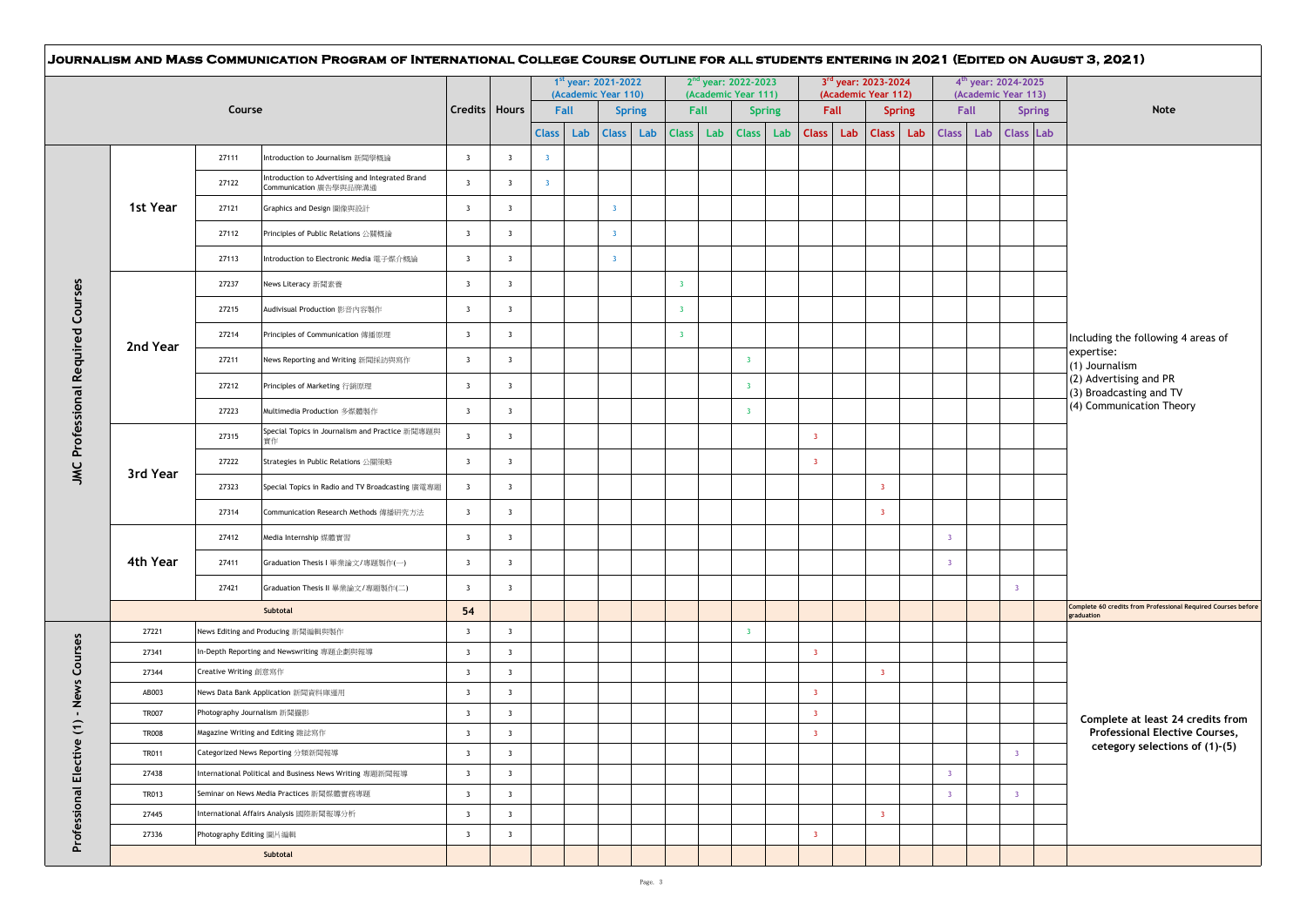|              |                                                |                         |                         |                         | $1st$ year: 2021-2022<br>(Academic Year 110) |     |           | 2 <sup>nd</sup> year: 2022-2023<br>(Academic Year 111) |               |                         | 3rd year: 2023-2024<br>(Academic Year 112) |                         |     |                         | 4 <sup>th</sup> year: 2024-2025<br>(Academic Year 113) |               |                                                                            |
|--------------|------------------------------------------------|-------------------------|-------------------------|-------------------------|----------------------------------------------|-----|-----------|--------------------------------------------------------|---------------|-------------------------|--------------------------------------------|-------------------------|-----|-------------------------|--------------------------------------------------------|---------------|----------------------------------------------------------------------------|
|              | Course                                         | Credits   Hours         |                         | Fall                    | <b>Spring</b>                                |     | Fall      |                                                        | <b>Spring</b> |                         | Fall                                       | <b>Spring</b>           |     | Fall                    |                                                        | <b>Spring</b> | Note                                                                       |
|              |                                                |                         |                         | <b>Class</b><br>Lab     | <b>Class</b>                                 | Lab | Class Lab |                                                        | Class Lab     | Class Lab               |                                            | <b>Class</b>            | Lab | Class Lab               | Class Lab                                              |               |                                                                            |
| 99319        | Advertising Planning 廣告企劃                      | $\overline{\mathbf{3}}$ | $\overline{\mathbf{3}}$ |                         |                                              |     |           |                                                        |               | $\overline{\mathbf{3}}$ |                                            |                         |     |                         |                                                        |               |                                                                            |
| <b>IC005</b> | Case Studies in Advertising 廣告個案研究             | $\overline{\mathbf{3}}$ | $\overline{\mathbf{3}}$ |                         |                                              |     |           |                                                        |               |                         |                                            | $\overline{\mathbf{3}}$ |     |                         |                                                        |               |                                                                            |
| 99213        | Marketing Management 行銷管理                      | $\overline{\mathbf{3}}$ | $\overline{\mathbf{3}}$ |                         |                                              |     |           | $\overline{\mathbf{3}}$                                |               |                         |                                            |                         |     |                         |                                                        |               |                                                                            |
| 27435        | Service Marketing 服務行銷                         | $\overline{\mathbf{3}}$ | $\overline{\mathbf{3}}$ |                         |                                              |     |           |                                                        |               |                         |                                            |                         |     | $\overline{\mathbf{3}}$ |                                                        |               |                                                                            |
| 99232        | Consumer Behavior 消費者行為                        | $\overline{\mathbf{3}}$ | $\overline{\mathbf{3}}$ |                         |                                              |     |           |                                                        |               |                         |                                            | $\overline{\mathbf{3}}$ |     |                         |                                                        |               |                                                                            |
| 99377        | Persuasion Theory 說服理論                         | $\overline{\mathbf{3}}$ | $\overline{\mathbf{3}}$ |                         |                                              |     |           |                                                        |               | $\overline{\mathbf{3}}$ |                                            |                         |     |                         |                                                        |               |                                                                            |
| <b>IC009</b> | Consumer Relationship Management 顧客關係管理        | $\overline{\mathbf{3}}$ | $\overline{\mathbf{3}}$ |                         |                                              |     |           |                                                        |               | $\overline{\mathbf{3}}$ |                                            |                         |     |                         |                                                        |               | Complete at least 24 credits from                                          |
| 27343        | Public Speaking and Presentation Skill 簡報與提案技巧 | $\overline{\mathbf{3}}$ | $\overline{\mathbf{3}}$ |                         |                                              |     |           |                                                        |               | $\overline{\mathbf{3}}$ |                                            |                         |     |                         |                                                        |               | Professional Elective Courses,<br>cetegory selections of (1)-(5)           |
| 99378        | Adverting Strategy 廣告策略                        | $\overline{\mathbf{3}}$ | $\overline{\mathbf{3}}$ |                         |                                              |     |           |                                                        |               |                         |                                            | $\overline{\mathbf{3}}$ |     |                         |                                                        |               |                                                                            |
| 27340        | Practices of Advertising Designing 廣告設計實務      | $\overline{\mathbf{3}}$ | $\overline{\mathbf{3}}$ |                         |                                              |     |           |                                                        |               |                         |                                            | $\overline{\mathbf{3}}$ |     |                         |                                                        |               |                                                                            |
| 27322        | Integrated Communications Campaigns 專案活動企劃     | $\overline{\mathbf{3}}$ | $\overline{\mathbf{3}}$ |                         |                                              |     |           |                                                        |               |                         |                                            | $\overline{\mathbf{3}}$ |     |                         |                                                        |               |                                                                            |
| 27444        | Digital Publishing 數位出版                        | $\overline{\mathbf{3}}$ | $\overline{\mathbf{3}}$ |                         |                                              |     |           |                                                        |               |                         |                                            | $\overline{\mathbf{3}}$ |     |                         |                                                        |               |                                                                            |
| <b>MC060</b> | Integrated Marketing Communications 整合行銷       | $\overline{\mathbf{3}}$ | $\overline{\mathbf{3}}$ |                         |                                              |     |           |                                                        |               |                         |                                            |                         |     | $\overline{\mathbf{3}}$ |                                                        |               |                                                                            |
| <b>MC061</b> | Seminar on Advertising Practices 廣告實務專題        | $\overline{\mathbf{3}}$ | $\overline{\mathbf{3}}$ |                         |                                              |     |           |                                                        |               |                         |                                            |                         |     | $\overline{3}$          |                                                        |               |                                                                            |
| MC069        | Negotiation Techniques 談判技巧                    | $\overline{\mathbf{3}}$ | $\overline{\mathbf{3}}$ |                         |                                              |     |           |                                                        |               |                         |                                            |                         |     |                         | $\overline{\mathbf{3}}$                                |               |                                                                            |
|              | Subtotal                                       |                         |                         |                         |                                              |     |           |                                                        |               |                         |                                            |                         |     |                         |                                                        |               |                                                                            |
| 27337        | Digital Video and Audio Production 數位影音製作      | $\overline{\mathbf{3}}$ | $\overline{\mathbf{3}}$ |                         |                                              |     |           |                                                        |               | $\overline{\mathbf{3}}$ |                                            |                         |     |                         |                                                        |               |                                                                            |
| <b>MC030</b> | Program Production and Management 廣電節目產製管理     | $\overline{\mathbf{3}}$ | $\overline{\mathbf{3}}$ |                         |                                              |     |           |                                                        |               | $\overline{\mathbf{3}}$ |                                            |                         |     |                         |                                                        |               |                                                                            |
| 27335        | Techniques of Video Filming 電視攝影               | $\overline{\mathbf{3}}$ | $\overline{\mathbf{3}}$ |                         |                                              |     |           |                                                        |               | $\overline{\mathbf{3}}$ |                                            |                         |     |                         |                                                        |               |                                                                            |
| 27334        | Techniques of Video Editing 電視剪接               | $\overline{\mathbf{3}}$ | $\overline{\mathbf{3}}$ |                         |                                              |     |           |                                                        |               |                         |                                            | $\overline{\mathbf{3}}$ |     |                         |                                                        |               |                                                                            |
| <b>MC038</b> | Introduction to Drama 戲劇概論                     | $\overline{\mathbf{3}}$ | $\overline{\mathbf{3}}$ |                         |                                              |     |           |                                                        |               | $\overline{\mathbf{3}}$ |                                            |                         |     |                         |                                                        |               |                                                                            |
| 27339        | Introduction to Music 音樂概論                     | $\overline{\mathbf{3}}$ | $\overline{\mathbf{3}}$ |                         |                                              |     |           |                                                        |               | $\overline{\mathbf{3}}$ |                                            |                         |     |                         |                                                        |               | Complete at least 24 credits from<br><b>Professional Elective Courses,</b> |
| 27342        | Micro Film Commercial Production 微電影與廣告影片製作    | $\overline{\mathbf{3}}$ | $\overline{\mathbf{3}}$ |                         |                                              |     |           |                                                        |               | $\overline{\mathbf{3}}$ |                                            |                         |     |                         |                                                        |               | cetegory selections of (1)-(5)                                             |
| 27313        | Media Management 媒體管理                          | $\overline{\mathbf{3}}$ | $\overline{\mathbf{3}}$ |                         |                                              |     |           |                                                        |               | $\overline{\mathbf{3}}$ |                                            |                         |     |                         |                                                        |               |                                                                            |
| 27338        | Audio Effect 廣播音效                              | $\overline{\mathbf{3}}$ | $\overline{\mathbf{3}}$ |                         |                                              |     |           |                                                        |               |                         |                                            | $\overline{\mathbf{3}}$ |     |                         |                                                        |               |                                                                            |
| 99369        | Introduction to Film 電影概論                      | $\overline{\mathbf{3}}$ | $\overline{\mathbf{3}}$ |                         |                                              |     |           |                                                        |               |                         |                                            |                         |     | -3                      |                                                        |               |                                                                            |
| 27431        | Film Criticism 電影評論                            | $\overline{\mathbf{3}}$ | $\overline{\mathbf{3}}$ |                         |                                              |     |           |                                                        |               |                         |                                            |                         |     |                         | $\overline{\mathbf{3}}$                                |               |                                                                            |
| 99354        | Visual Communication 視覺傳播                      | $\overline{\mathbf{3}}$ | $\overline{\mathbf{3}}$ | $\overline{\mathbf{3}}$ |                                              |     |           |                                                        |               |                         |                                            |                         |     |                         |                                                        |               |                                                                            |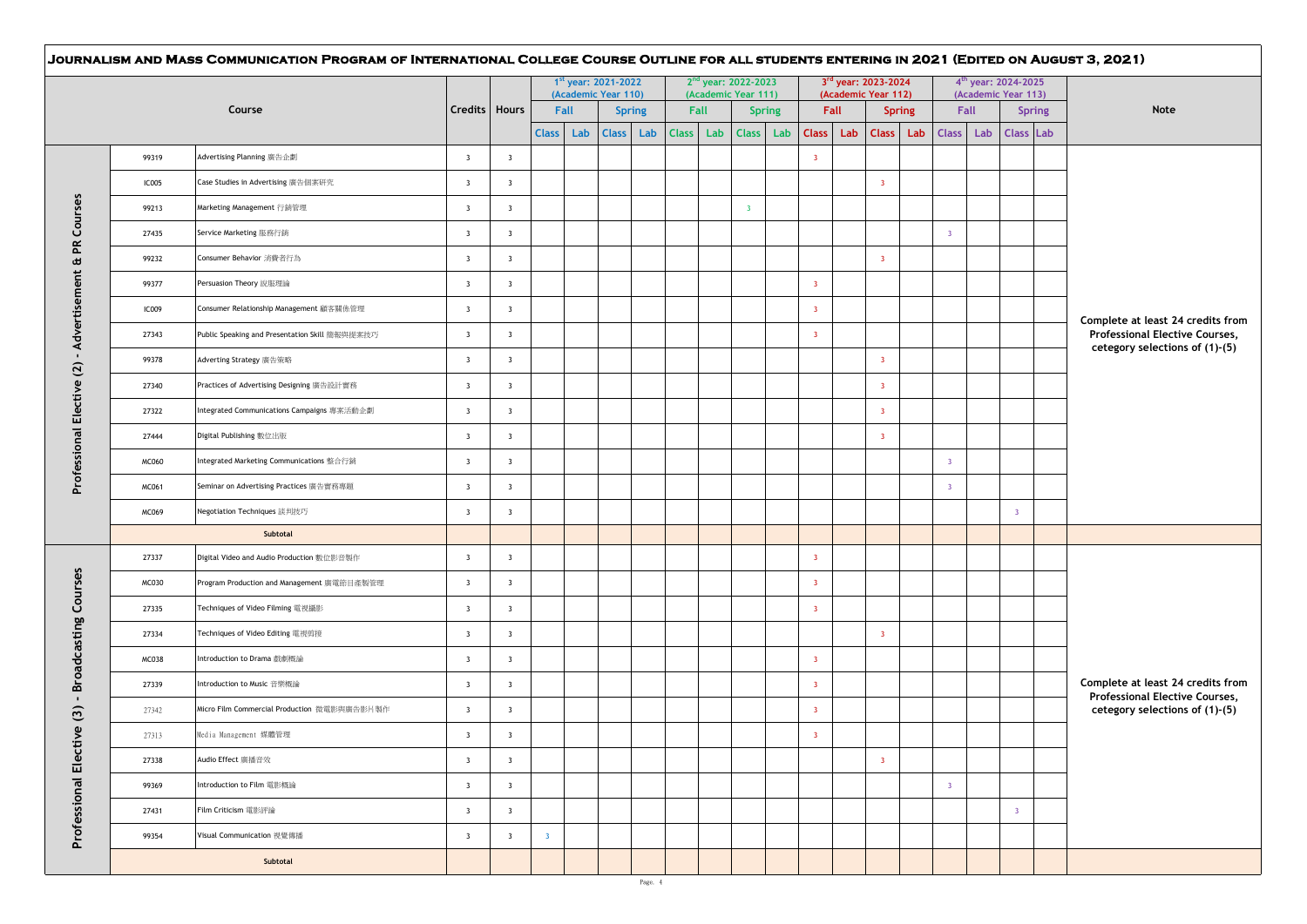|                      |                                                 |                                                            |                         |                         |                         |      | 1 <sup>st</sup> year: 2021-2022<br>(Academic Year 110) |               |  |                         | $2nd$ year: 2022-2023<br>(Academic Year 111) |                                              | 3rd year: 2023-2024<br>(Academic Year 112) |      |                         |               | 4 <sup>th</sup> year: 2024-2025<br>(Academic Year 113) |           |                |               |                                                                  |  |  |  |
|----------------------|-------------------------------------------------|------------------------------------------------------------|-------------------------|-------------------------|-------------------------|------|--------------------------------------------------------|---------------|--|-------------------------|----------------------------------------------|----------------------------------------------|--------------------------------------------|------|-------------------------|---------------|--------------------------------------------------------|-----------|----------------|---------------|------------------------------------------------------------------|--|--|--|
|                      |                                                 | Course                                                     | Credits   Hours         |                         |                         | Fall |                                                        | <b>Spring</b> |  | Fall                    |                                              | <b>Spring</b>                                |                                            | Fall |                         | <b>Spring</b> |                                                        | Fall      |                | <b>Spring</b> | Note                                                             |  |  |  |
|                      |                                                 |                                                            |                         |                         | <b>Class</b>            |      | Lab                                                    | Class Lab     |  | Class Lab               |                                              | Class Lab Class Lab                          |                                            |      | <b>Class</b>            | Lab           |                                                        | Class Lab | Class Lab      |               |                                                                  |  |  |  |
|                      | 27441                                           | Oral Communication 口頭傳播                                    | $\overline{\mathbf{3}}$ | $\overline{\mathbf{3}}$ | $\overline{\mathbf{3}}$ |      |                                                        |               |  |                         |                                              |                                              |                                            |      |                         |               |                                                        |           |                |               |                                                                  |  |  |  |
|                      | 99362                                           | Statistics in Communication Research 傳播統計學                 | $\overline{\mathbf{3}}$ | $\overline{\mathbf{3}}$ |                         |      |                                                        |               |  | $\overline{\mathbf{3}}$ |                                              |                                              |                                            |      |                         |               |                                                        |           |                |               |                                                                  |  |  |  |
|                      | 27233                                           | International Relations 國際關係                               | $\overline{\mathbf{3}}$ | $\overline{\mathbf{3}}$ |                         |      |                                                        |               |  | $\overline{\mathbf{3}}$ |                                              |                                              |                                            |      |                         |               |                                                        |           |                |               |                                                                  |  |  |  |
| Courses              | <b>DF004</b>                                    | Social Psychology 社會心理學                                    | $\overline{\mathbf{3}}$ | $\overline{\mathbf{3}}$ |                         |      |                                                        |               |  |                         |                                              |                                              | $\overline{\mathbf{3}}$                    |      |                         |               |                                                        |           |                |               |                                                                  |  |  |  |
| Social               | 99338                                           | Linguistics 語言學                                            | $\overline{\mathbf{3}}$ | $\overline{\mathbf{3}}$ |                         |      |                                                        |               |  |                         |                                              |                                              |                                            |      | $\overline{\mathbf{3}}$ |               |                                                        |           |                |               |                                                                  |  |  |  |
|                      | <b>DF006</b>                                    | Study of Constitutional Issues 憲政專題研究                      | $\overline{\mathbf{3}}$ | $\overline{\mathbf{3}}$ |                         |      |                                                        |               |  |                         |                                              |                                              |                                            |      | $\overline{\mathbf{3}}$ |               |                                                        |           |                |               |                                                                  |  |  |  |
| Œ                    | <b>DF007</b>                                    | Study on Contemporary Social Problems 當代社會問題研究             | $\overline{\mathbf{3}}$ | $\overline{\mathbf{3}}$ |                         |      |                                                        |               |  |                         |                                              |                                              |                                            |      | $\overline{\mathbf{3}}$ |               |                                                        |           |                |               |                                                                  |  |  |  |
| -Communication       | 27440                                           | Cultural Studies 文化研究                                      | $\overline{\mathbf{3}}$ | $\overline{\mathbf{3}}$ |                         |      |                                                        |               |  |                         |                                              |                                              |                                            |      |                         |               | $\overline{3}$                                         |           |                |               |                                                                  |  |  |  |
|                      | 27231                                           | Special Topics on China Broadcasting Industry 中國大陸廣播電視產業專題 | $\overline{\mathbf{3}}$ | $\overline{\mathbf{3}}$ |                         |      |                                                        |               |  | $\overline{\mathbf{3}}$ |                                              |                                              |                                            |      |                         |               |                                                        |           |                |               |                                                                  |  |  |  |
|                      | 27232                                           | Special Topics on China Advertising Industry 中國大陸廣告產業專題    | $\overline{\mathbf{3}}$ | $\overline{\mathbf{3}}$ |                         |      |                                                        |               |  |                         |                                              | $\overline{3}$                               |                                            |      |                         |               |                                                        |           |                |               | Complete at least 24 credits from                                |  |  |  |
|                      | 27332                                           | Media Sociology 媒介社會學                                      | $\overline{\mathbf{3}}$ | $\overline{\mathbf{3}}$ |                         |      |                                                        |               |  |                         |                                              |                                              | $\overline{\mathbf{3}}$                    |      |                         |               |                                                        |           |                |               | Professional Elective Courses,<br>cetegory selections of (1)-(5) |  |  |  |
| $\widehat{f}$        | 27432                                           | Political Communication 政治傳播                               | $\overline{\mathbf{3}}$ | $\overline{\mathbf{3}}$ |                         |      |                                                        |               |  |                         |                                              |                                              |                                            |      |                         |               | $\overline{\mathbf{3}}$                                |           |                |               |                                                                  |  |  |  |
|                      | <b>IC006</b>                                    | Organizational Communication 組織傳播                          | $\overline{\mathbf{3}}$ | $\overline{\mathbf{3}}$ |                         |      |                                                        |               |  |                         |                                              |                                              |                                            |      |                         |               | $\overline{\mathbf{3}}$                                |           |                |               |                                                                  |  |  |  |
| Elective             | 99376                                           | International Communication 國際傳播                           | $\overline{\mathbf{3}}$ | $\overline{\mathbf{3}}$ |                         |      |                                                        |               |  |                         |                                              |                                              |                                            |      |                         |               |                                                        |           | $\overline{3}$ |               |                                                                  |  |  |  |
|                      | MC094                                           | Critical Study on Mass Media 媒介批評                          | $\overline{\mathbf{3}}$ | $\overline{\mathbf{3}}$ |                         |      |                                                        |               |  |                         |                                              |                                              |                                            |      |                         |               |                                                        |           | $\overline{3}$ |               |                                                                  |  |  |  |
|                      | IC007                                           | Organizational Behavior 組織行為                               | $\overline{\mathbf{3}}$ | $\overline{\mathbf{3}}$ |                         |      |                                                        |               |  |                         |                                              |                                              |                                            |      |                         |               |                                                        |           | $\mathbf{3}$   |               |                                                                  |  |  |  |
| Professional         | 27324                                           | Media Law and Ethics 媒體法規與倫理                               | $\overline{\mathbf{3}}$ | $\overline{\mathbf{3}}$ |                         |      |                                                        |               |  |                         |                                              |                                              | $\overline{\mathbf{3}}$                    |      |                         |               |                                                        |           |                |               |                                                                  |  |  |  |
|                      | 99372                                           | Human Resource Management for Media 媒介人力資源管理               | $\overline{\mathbf{3}}$ | $\overline{\mathbf{3}}$ |                         |      |                                                        |               |  |                         |                                              |                                              | $\overline{\mathbf{3}}$                    |      |                         |               |                                                        |           |                |               |                                                                  |  |  |  |
|                      | 27333                                           | Human Resource Management 人力資源管理                           | $\overline{\mathbf{3}}$ | $\overline{\mathbf{3}}$ |                         |      |                                                        |               |  |                         |                                              |                                              |                                            |      | $\overline{\mathbf{3}}$ |               |                                                        |           |                |               |                                                                  |  |  |  |
|                      |                                                 | Subtotal                                                   |                         |                         |                         |      |                                                        |               |  |                         |                                              |                                              |                                            |      |                         |               |                                                        |           |                |               |                                                                  |  |  |  |
| $\blacksquare$       | IC011                                           | Web Design 網頁設計                                            | $\overline{\mathbf{3}}$ | $\overline{\mathbf{3}}$ |                         |      |                                                        |               |  |                         |                                              | $\overline{\mathbf{3}}$                      |                                            |      |                         |               |                                                        |           |                |               |                                                                  |  |  |  |
|                      | IC012                                           | Data Mining 資料探勘                                           | $\overline{\mathbf{3}}$ | $\overline{\mathbf{3}}$ |                         |      |                                                        |               |  |                         |                                              | $\overline{\mathbf{3}}$                      |                                            |      |                         |               |                                                        |           |                |               |                                                                  |  |  |  |
| Elective (5)         | 99524                                           | Electronic Commerce 電子商務                                   | $\overline{\mathbf{3}}$ | $\overline{\mathbf{3}}$ |                         |      |                                                        |               |  |                         |                                              |                                              |                                            |      |                         |               | $\overline{3}$                                         |           |                |               | Complete at least 24 credits from                                |  |  |  |
|                      | 27235                                           | Multimedia Design 多媒體設計                                    | $\overline{\mathbf{3}}$ | $\overline{\mathbf{3}}$ |                         |      |                                                        |               |  |                         |                                              | $\overline{\mathbf{3}}$                      |                                            |      |                         |               |                                                        |           |                |               | Professional Elective Courses,<br>cetegory selections of (1)-(5) |  |  |  |
| New Media Courses    | 27234                                           | Visual Image Processing 影像處理                               | $\overline{\mathbf{3}}$ | $\overline{\mathbf{3}}$ |                         |      |                                                        |               |  |                         |                                              | $\overline{\mathbf{3}}$                      |                                            |      |                         |               |                                                        |           |                |               |                                                                  |  |  |  |
| Professional         | IC013                                           | Digital Visual Effects 數位特效製作                              | $\overline{\mathbf{3}}$ | $\overline{\mathbf{3}}$ |                         |      |                                                        |               |  |                         |                                              |                                              |                                            |      | $\overline{\mathbf{3}}$ |               |                                                        |           |                |               |                                                                  |  |  |  |
|                      |                                                 | Subtotal                                                   |                         |                         |                         |      |                                                        |               |  |                         |                                              |                                              |                                            |      |                         |               |                                                        |           |                |               |                                                                  |  |  |  |
|                      | <b>Subtotal College Required Course Credits</b> |                                                            |                         |                         |                         |      |                                                        |               |  |                         |                                              | 33 (Core Required 21 + General Education 12) |                                            |      |                         |               |                                                        |           |                |               |                                                                  |  |  |  |
|                      | <b>Subtotal Professional Required Credits</b>   |                                                            |                         | 54                      |                         |      |                                                        |               |  |                         |                                              |                                              |                                            |      |                         |               |                                                        |           |                |               |                                                                  |  |  |  |
|                      | <b>Subtotal Professional Elective Credits</b>   |                                                            |                         |                         |                         |      |                                                        |               |  |                         |                                              |                                              |                                            |      | 24                      |               |                                                        |           |                |               |                                                                  |  |  |  |
|                      | Other Elective Credits (Free Electives)         |                                                            |                         |                         |                         |      |                                                        |               |  |                         |                                              |                                              |                                            |      | 17                      |               |                                                        |           |                |               |                                                                  |  |  |  |
| <b>Total Credits</b> |                                                 |                                                            |                         |                         |                         |      |                                                        |               |  |                         |                                              |                                              | 128                                        |      |                         |               |                                                        |           |                |               |                                                                  |  |  |  |